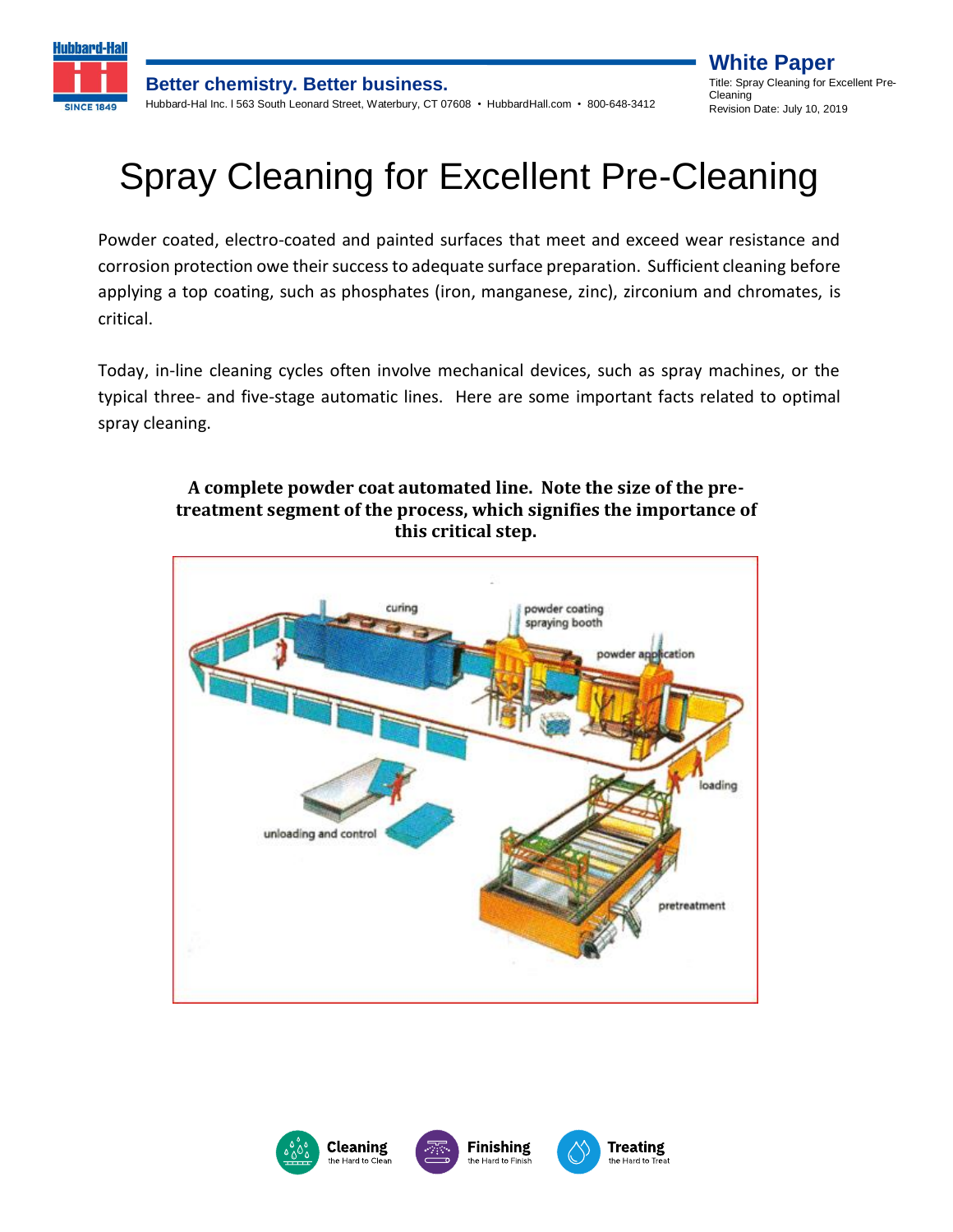

#### **Better chemistry. Better business.**

Hubbard-Hal Inc. l 563 South Leonard Street, Waterbury, CT 07608 • HubbardHall.com • 800-648-3412

#### **White Paper** Title: Spray Cleaning for Excellent Pre-Cleaning Revision Date: July 10, 2019



### **1. Versatility of Metal**

Brutality is a way of life for steel parts, whether they're cold-rolled or hot-rolled.

- Mechanical forming drives oil and metallic shavings into the surface.
- Heat-treating bakes and burns oils and grease into surface pores.
- Oxide scales form, with a severity based on the treatment atmosphere.
- If the parts have been mass finished, media residue or chemical compounds may be left on the surface or driven into it.
- Parts may have been treated with a rust preventative.
- Storage based on humidity and time may result in or accelerate rusting.



#### **Examples of Heat Treated Parts**











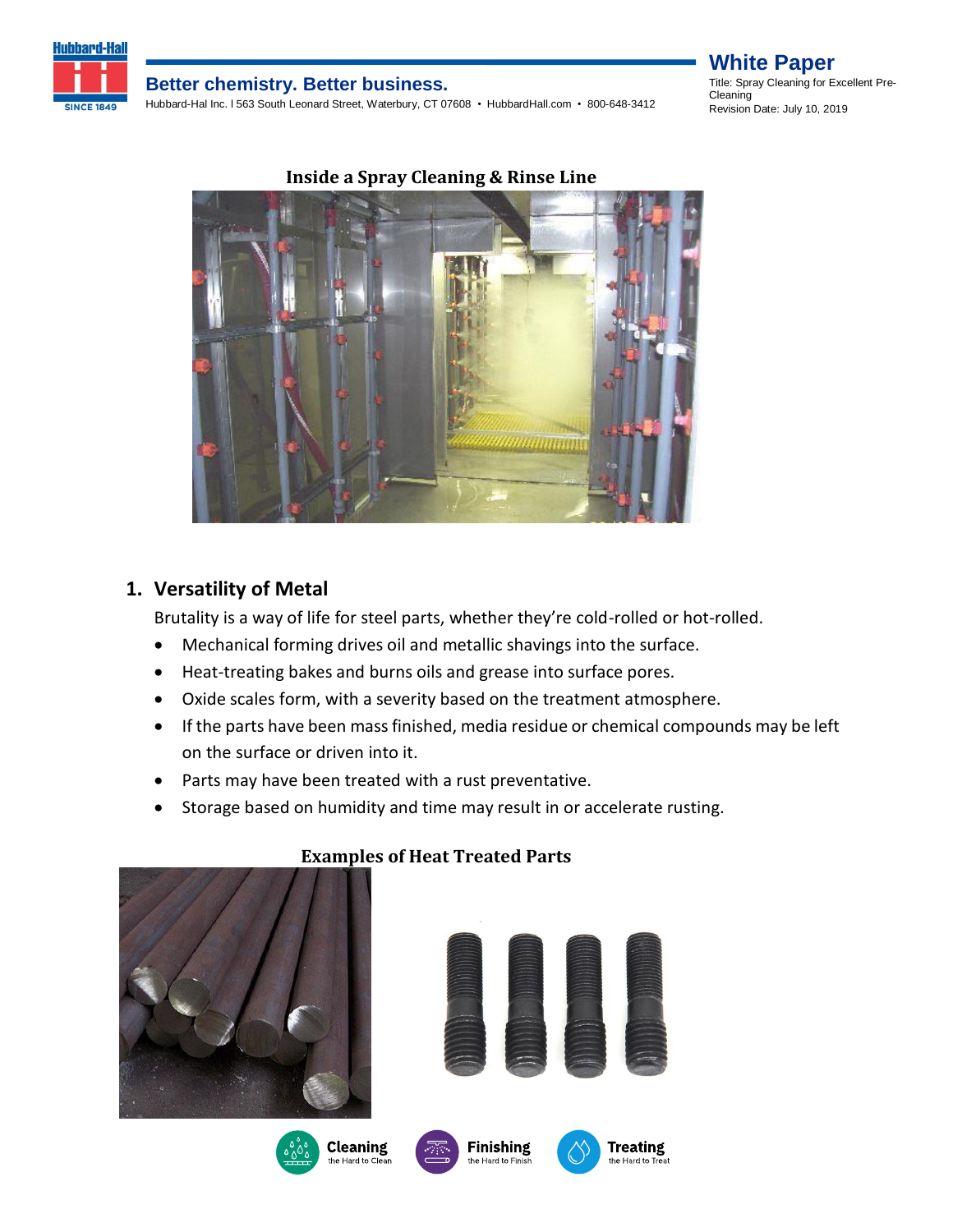

### **Better chemistry. Better business.**

Hubbard-Hal Inc. l 563 South Leonard Street, Waterbury, CT 07608 • HubbardHall.com • 800-648-3412

**White Paper** Title: Spray Cleaning for Excellent Pre-Cleaning Revision Date: July 10, 2019



#### **Engine Block Segment Before & After Spray Cleaning**

#### **2. Effective one multiple metal substrates**

- It is all too common to have a mix of products or variety of parts. Aluminum, brass, copper alloys and zinc parts may be run in the same line, at different production loads, or interchangeably. Often, parts may be fabricated using mixed metals or alloys. Variables like these and others affect the chemistry of the cleaner, along with cleaning demands and requirements.
- The simplest scenario is where all the parts are of the same base metal coated with the same process oils. Choices for spray cleaning may address any of the parts in a single process line using a single cleaner or require offline pre-cleaning of some parts in advance.

#### **3. How spray cleaning works**

Spray cleaners combine chemical and mechanical action to remove soils from the substrate. The cleaning action must be rapid, as contact times in most spray machines typically range from 30-60 seconds, at temperatures below traditional soak cleaners.

#### **Some of the benefits**

- Low foaming action
- Displacement of soils, rather than emulsification
- Lower temperature ranges, reducing energy use contributing to cost savings

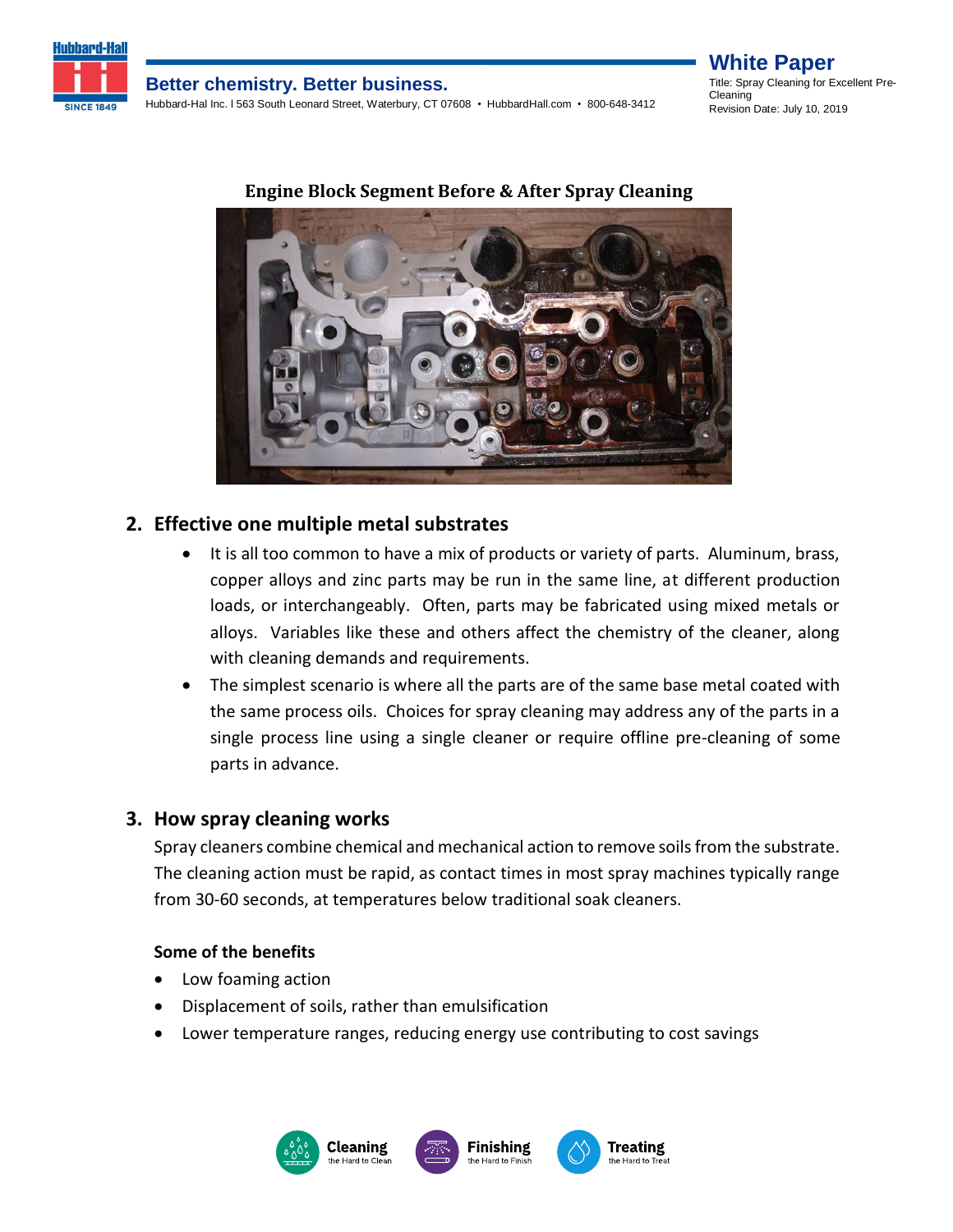

#### **Better chemistry. Better business.**

Hubbard-Hal Inc. l 563 South Leonard Street, Waterbury, CT 07608 • HubbardHall.com • 800-648-3412

#### **White Paper** Title: Spray Cleaning for Excellent Pre-Cleaning Revision Date: July 10, 2019

### **Series of Spray Nozzles for Cleaning Parts**



Spray cleaner installations typically include a side overflow tank where oils and grease separate, floating to the surface for removal using an automatic skimming device (such as a belt or disk skimmer). The side tank promotes cleaner solution cooling, which speeds up separation of the accumulated soils.

#### **Picture of a Side Over Flow Tank**



Spray cleaners may range in pH from near neutral to above 13. A variety of formulations permits the finisher to use a cleaner more adapted to a range of different metal surfaces. These would typically range from non-ferrous, light metals to steel and stainless steel. Displacement cleaning is preferred to remove oils and grease.

The sprayed cleaner is re-circulated through a side tank or sump. Oils and grease float to the surface and are removed by application of a suitable belt or wheel, or by use of membrane

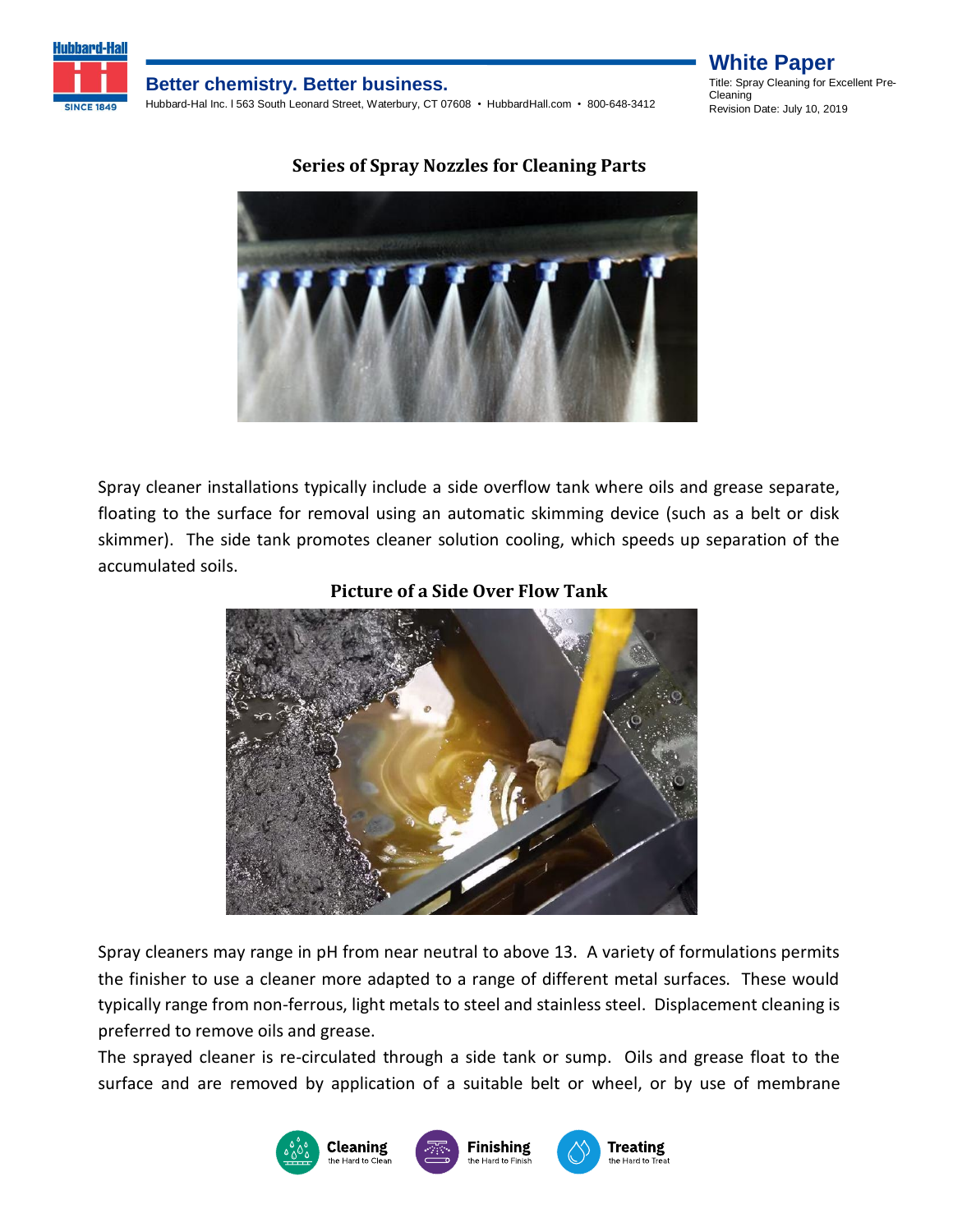

filtration. Removal of the soils prevents their re-deposition on the parts and minimizes their loading in the cleaner. Then the solution is pumped into the spray station, to once again repeat the cleaning cycle.

The cleaner formulation consists of low-foaming biodegradable surfactants and wetting agents, SARA Title III exempt solvents, alkali builders and hard-water conditioners. Water softening is critical to prevent plugging spray nozzles with otherwise harmful soap sludge and water hardness scales.

#### **Here is an example of how plugged nozzles compromise cleaning:**



## Poor Coverage - clogged nozzles

**Liquid and powder spray cleaners operate similarly as the following table shows:**

| Cleaner Type | Conc. Range   | Deg F   | Deg C     | Time           | Pressure  |
|--------------|---------------|---------|-----------|----------------|-----------|
| Powder       | $2 - 5\%$ v/v | 100-160 | $38 - 71$ | $0.5-3$ min.   | 15-35 psi |
| Liquid       | $3-6$ oz/gal  | 100-160 | $38 - 71$ | $0.5 - 3$ min. | 15-35 psi |

### **4. The rules of racking**

- a. Parts are exposed to the mechanical spray of the cleaner.
- b. Racking of parts should be firm.
- c. Positioning of parts should expose maximum surface area, allowing for enhanced draining of cleaning solution and rinses.

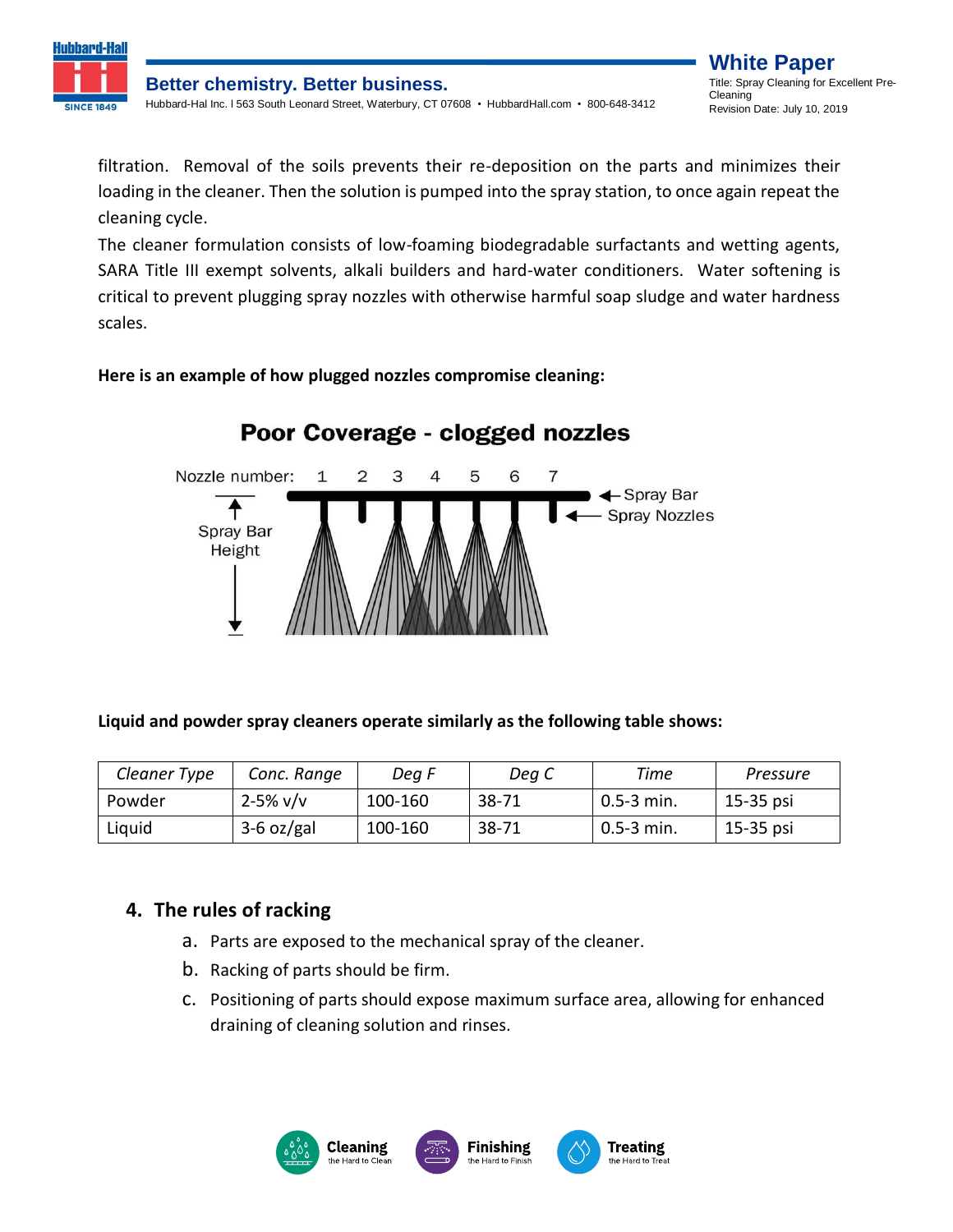

#### **Better chemistry. Better business.** Hubbard-Hal Inc. l 563 South Leonard Street, Waterbury, CT 07608 • HubbardHall.com • 800-648-3412

**White Paper** Title: Spray Cleaning for Excellent Pre-Cleaning Revision Date: July 10, 2019

It is important to note that spray cleaners are not typically blended with the concentrated formulation, as with a traditional immersion soak cleaner. A good deal of the cleaning action is generated by the mechanical spray, which enhances the activity of the cleaner components.



### **Properly Racked Parts to be Spray Cleaned**

### **5. Trouble shooting**

The most common barriers between you and satisfactory spray cleaning come down to "tweaking" the operating parameters - time, temperature, and concentration.

- If the cleaner is under-concentrated, adjust as required.
- If the cleaner temperature out of range, adjust accordingly.
- Check for and modify the contact time. Confirm whether different oils now being used in manufacturing, stamping, cutting, forming, etc.…
- Test for use of appropriate cleaner chemistry. Change as required.
- Spray nozzles may be plugged, damaged, or not providing optimum spray pattern. Check for proper positioning of spray nozzles.
- If soils are re-depositing on parts, maintain oil removal equipment. Cleaner may have exceeded its service life and needs to be replaced with fresh make-up.

# **Our people. Your problem solvers.**





**Treating** 

the Hard to Tre